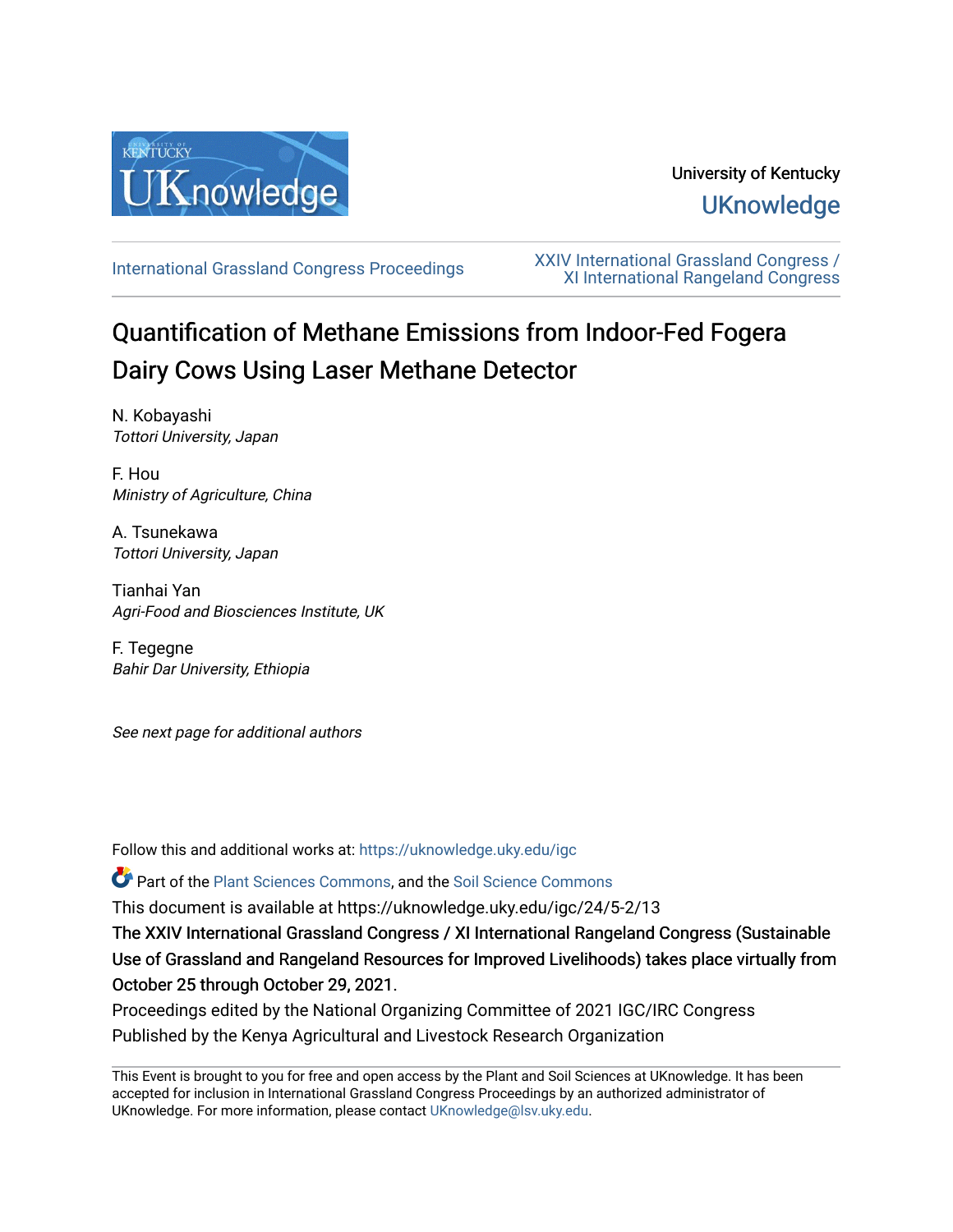# Presenter Information

N. Kobayashi, F. Hou, A. Tsunekawa, Tianhai Yan, F. Tegegne, A. Tassew, Y. Mekuriaw, S. Mekuriaw, B. Hunegnaw, W. Mekonnen, and T. Ichinohe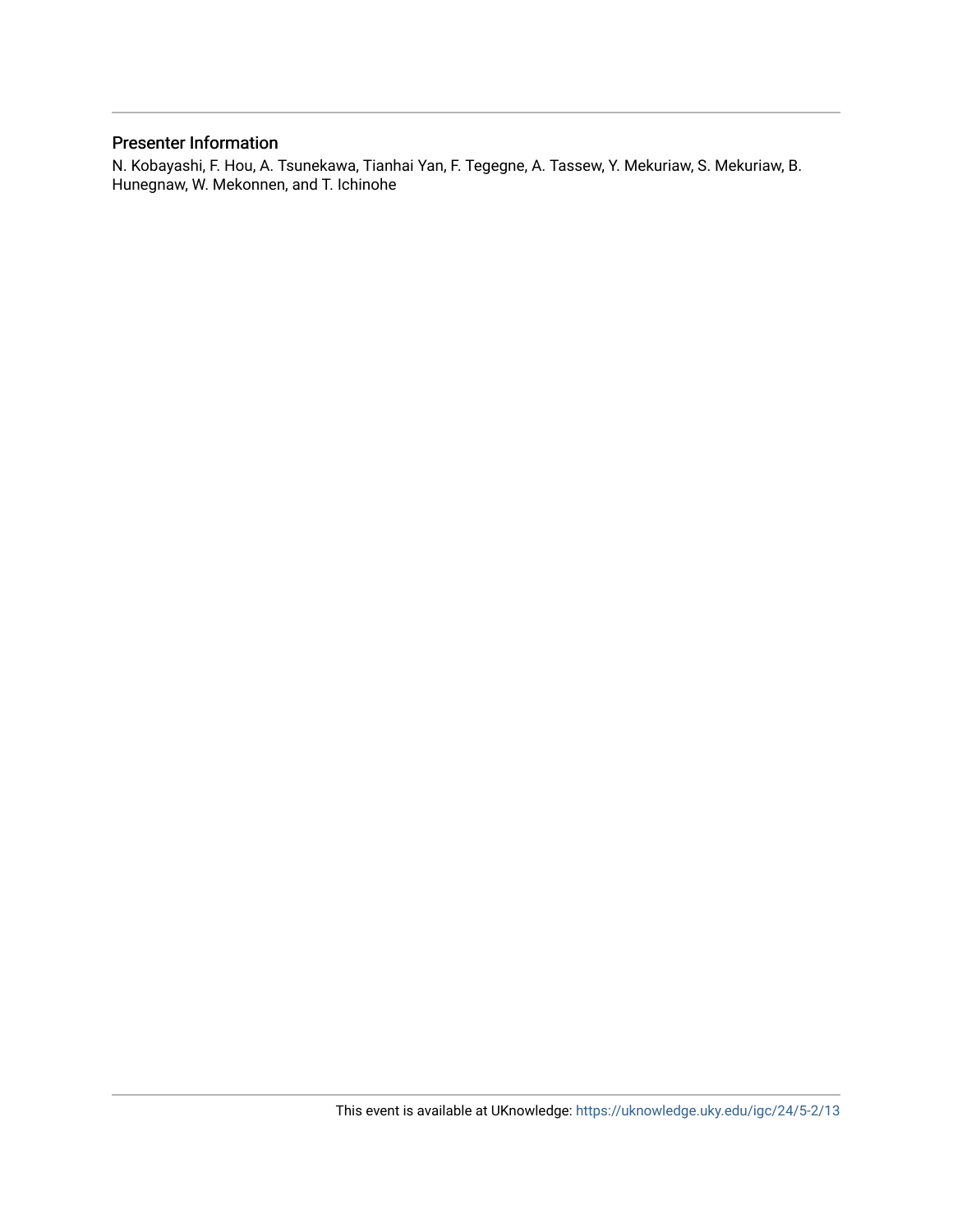# Quantification of methane emissions from indoor-fed Fogera dairy cows using laser methane detector

Kobayashi, N $^*$ ; Hou, F $^{\dagger\ddagger}$ ; Tsunekawa, A $^*$ ; Tianhai, Y $^{\S}$ ; Tegegne, F $^{\parallel}$ ; Tassew, A $^{\parallel}$ ; Mekuriaw, Y $^{\parallel}$ ;

Mekuriaw, S<sup>q</sup>, Hunegnaw, B<sup>q</sup>; Mekonnen, W<sup>q</sup>; Ichinohe, T<sup>\*\*</sup>

\* Arid Land Research Center, Tottori University, Japan;

† State Key Laboratory of Grassland Agro-ecosystems, Key Laboratory of Grassland Livestock Industry

Innovation, Ministry of Agriculture, China;

‡ College of Pastoral Agriculture Science and Technology, Lanzhou University, China;

§ Agri-Food and Biosciences Institute, UK; <sup>||</sup> Bahir Dar University, Ethiopia;

¶ Andassa Livestock Research Center, Amhara Region Agricultural Research Institute, Ethiopia;

\*\* Faculty of Life and Environmental Science, Shimane University, Japan

**Key words**: Indoor Feeding; Ethiopian Dryland; Fogera Dairy Cow; Laser Methane Detector; Methane Emissions

# **Abstract**

Portable laser methane detectors (LMDs) may be an economical means of estimating CH<sub>4</sub> emissions from ruminants. Here, we validated an LMD-based approach and then used that approach to evaluate CH<sub>4</sub> emissions from indigenous dairy cows in a dryland area of Ethiopia. First, we validated our LMD-based approach in Simmental crossbred beef cattle  $(n = 2)$  housed in respiration chambers and fed either a high- or lowconcentrate diet. We found that the exhaled air CH4 concentrations measured by LMD were linearly correlated with the CH<sub>4</sub> emissions determined by infrared-absorption-based gas analyzer ( $r^2$  = 0.55). On the basis of these findings, we constructed an estimation equation to determine CH<sub>4</sub> emissions (*y*, mg min<sup>-1</sup>) from LMD CH<sub>4</sub> concentrations  $(x, \text{ ppm m})$  as  $y = 0.4259x + 38.61$ . Next, we used our validated LMD approach to examine CH4 emissions in Fogera dairy cows grazed for 8 h d<sup>−</sup><sup>1</sup> (GG, *n* = 4), fed indoors on natural-grassland hay (CG1,  $n = 4$ ), or fed indoors on Napier-grass (*Pennisetum purpureum*) hay (CG2,  $n = 4$ ). All the cows were supplemented with concentrate feed. Daily CH4 emissions did not differ among the three groups; however, a numerically greater milk yield was obtained from the CG2 cows than from the GG cows, suggesting that Napier-grass hay might be better than natural-grassland hay for indoor feeding. The CG1 cows had higher CH4 emissions per feed intake than the other groups, without significant increases in milk yield and body-weight gain, suggesting that natural-grassland hay cannot be recommended for indoor-fed cows. These findings demonstrate the potential of using LMDs to rapidly and economically evaluate feeding regimens for dairy cows in areas under financial constraint, while taking CH4 emissions into consideration.

# **Introduction**

There are about 1.5 billion cattle worldwide, which are a major source of greenhouse gas emissions. 18% of greenhouse gas emissions due to anthropogenic activities are attributable to livestock farming. More than 70% of the gastrointestinal CH4 emissions in 2018 are attributed to cattle (FAO 2020). To reduce the greenhouse gas emissions associated with livestock farming, it will be important to develop methods of controlling the CH4 produced by fermentation processes in the gastrointestinal tracts of ruminants.

An estimated 73% of pasture and rangeland in the world's drylands has been degraded, mostly as a result of overgrazing (O'Mara 2011). Ethiopia is one such country being impacted by serious soil erosion. To mitigate the soil erosion, grazing is restricted and indoor-fed animal production is encouraged in the country; to promote indoor feeding as an alternative to conventional grazing, accurate estimates of CH4 production from ruminants are necessary. However, various methods developed for measuring enteric CH4 production by ruminants (*i.e.*, respiration chambers for open- or closed-circuit calorimetry,  $SF<sub>6</sub>$  tracer gas technique, etc.) have the merits and demerits for their use. Cheaper and simpler methods of measuring CH4 with acceptable efficiency and precision are needed.

LMDs have been proposed as a potential economical means of estimating  $CH_4$  emissions without disturbing the normal activities of cattle (Chagunda *et al.* 2009). The CH<sub>4</sub> concentrations in the exhaled air of cattle, as measured by LMD, were correlated with those measured by using respiration chambers (Ricci *et al.* 2014). However, in such previous studies, the LMD values were obtained after first measuring the CH<sub>4</sub> emissions in respiration chambers using the same animals. Further validation of the LMD approach by using values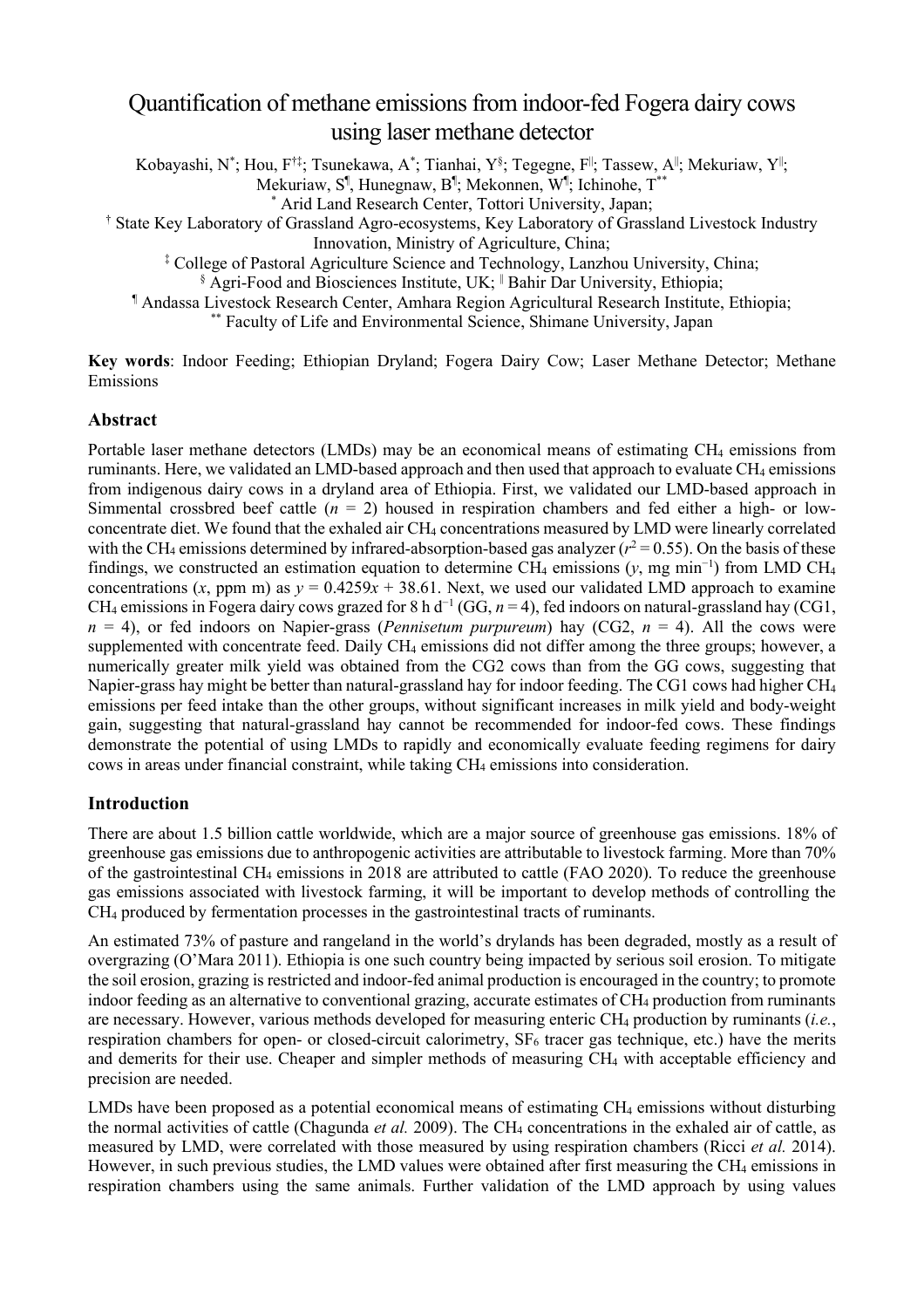recorded simultaneously by means of an already validated method (*e.g.*, respiration chambers) is needed before LMDs are applied in feeding trials examining CH<sub>4</sub> emissions.

We examined the use of an LMD-based approach to estimate CH<sub>4</sub> emissions through two in-*vivo* experiments for cattle. First, we validated our LMD-based approach against a respiration chamber-based approach in Simmental crossbred beef cattle (experiment 1 [exp 1]). Then, we performed a feeding trial to examine the effects of indoor feeding on the CH4 emissions and lactation performance of Fogera dairy cows (experiment 2 [exp 2]).

# **Methods and Study Site**

# *Validation of CH4 emissions estimated by LMD against those measured by infrared-absorption-based gas analyzer in an indirect open-circuit respiration calorimeter chamber (exp 1)*

The CH4 emissions of two Simmental crossbred male beef cattle (body weight [BW], 224 and 260 kg) were estimated by both respiration chamber and LMD at Linze Research Station, Lanzhou University, China. Each animal was provided one of two diets throughout the 12-d experimental period: high- and low- concentrate diet (HC and LC), both of which comprised alfalfa hay, wheat straw, and commercial concentrate feed.

Each animal was transferred after 5-d cubicle accommodation to an indirect open-circuit respiration calorimeter chamber. The CH4 concentration in the exhaust air from each chamber was measured by using the gas analyzer every 15 min for two 12-h periods (18:00−06:00). For the same periods, the CH4 concentration (LMD-CH4) was measured with an LMD once an hour; the LMD-CH4 measurement was at 0.5-s intervals by using the LMD held at a distance of 0.6−1.2 m from the animal's nostrils.

Assuming a double normal distribution (Figure 1), each of the LMD-CH4 datasets was split into two subdatasets for eructation and for respiration, and five statistical parameters were calculated for each dataset: the means and SDs for LMD-CH4 values within each of the two sub-datasets, and the ratio distribution for the two sub-datasets that achieved the highest likelihood. 34 LMD-CH4 datasets were separated into two normal distributions. Each of the 34 datasets contained three mean values: ones for the two sub-datasets (for respiration and eructation) and the other for the combined sub-datasets (before their separation into respiration and eructation). Each of the three mean-value groups was then regressed by using the least-squares method against

the dataset obtained with the gas analyzer at 0, 30, 60, and 75 min after the LMD-CH4 measurement. By using the pair of datasets with the highest correlation coefficient, an equation to estimate daily CH4 emissions using the LMD values was formulated.

#### *Comparison of CH4 emissions from grazing versus indoorfed dairy cows (exp 2)*



chambers, as determined by LMD (exp 1). Values with  $\bigcirc$  were statistically separated from the values without  $\bigcirc$ , and were considered to represent CH<sub>4</sub> emissions by eructation.

A feeding trial for indigenous cows (Fogera breed) was performed for 24 d (21 Aug.−13 Sept. 2019) at Andassa Livestock Research Center, Ethiopia (annual rainfall, 1434 mm; average daily temperature, 8.8−29.5 °C). Twelve multiparous dairy cows (BW, 227.4  $\pm$  23.1 kg) in mid-lactation (107  $\pm$  27 d in milk) were allocated into three feeding groups: a grazing group (GG, *n* = 4; control) and two indoor-feeding groups fed with naturalgrassland hay (CG1, *n* = 4) or with Napier-grass (*Pennisetum purpureum*) hay (CG2, *n* = 4). Species used for the natural-grassland hay in CG1 was similar the ones in pasturelands used for GG. Napier grass was examined because it was a major forage in the drylands of Ethiopia, owing to its high dry-matter (DM) yield (ILRI 2018) and high crude-protein (CP) content (Rambau *et al.* 2016). All three diets were designed to provide sufficient net energy and CP for a 3-kg daily milk yield. The GG cows grazed dairy for 8:00−16:00 were expected to ingest similar amounts of natural-grassland hay as the CG1 cows; no roughage was provided for the GG cows when they were accommodated indoors. All the cows were supplemented with concentrate feed.

As in exp 1, LMD-CH4 values were recorded for each cow each hour for two periods of 18:00−06:00. 263 LMD-CH4 datasets were separated into two normal distributions for respiration and eructation. By using the regression equation obtained in exp 1, the mean value of each of the three mean-value groups—for eructation,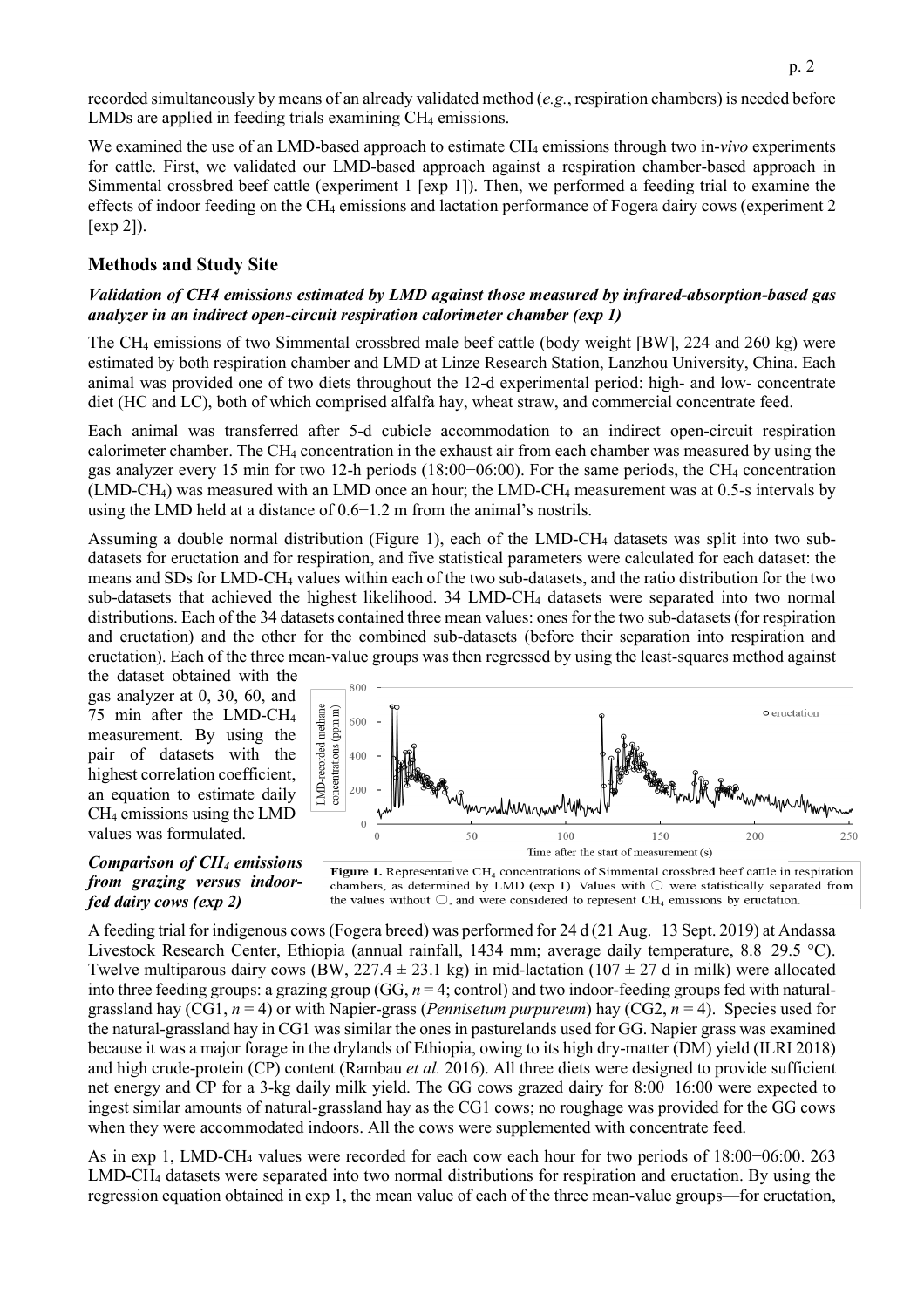respiration, or both—was converted into a daily CH4 emission for each cow. DM digestibility was calculated by using the acid detergent lignin concentrations in the feed and fecal samples as internal markers. For GG cows, ground Cr<sub>2</sub>O<sub>3</sub> was mixed with the concentrate feed, and the Cr<sub>2</sub>O<sub>3</sub> concentrations in the feed and fecal samples were used as external markers to calculate their DM intake.

# **Results**

#### *Experiment 1*

Gas analysis revealed that CH<sub>4</sub> emissions increased immediately after feeding. The CH4 emissions of the cattle fed HC were higher than those of the cattle fed LC (1.9 vs. 1.5 g  $kg^{-0.75}$  BW d<sup>-1</sup>). The mean-value group comprising the respiration sub-datasets  $(x)$  was most significantly correlated with the gas analyzer dataset up to 60 min after the LMD-CH4 measurement (*y*, Table 1).

#### *Experiment 2*

The gross-energy intake (GEI) calculated by using a reported equation (NARO 2010) was 88, 77, and 92 MJ d<sup>−</sup><sup>1</sup> for GG, CG1, and CG2. CH4 emissions per milk yield did not differ among the groups. However, the CH4 emission per DM intake was significantly higher in CG1 than in the other groups.

#### **Discussion**

# *Correlation of CH4 emissions estimated by LMD with those measured by gas analyzer in a respiration chamber*

More than 80% of the hourly measurement datasets could be used to produce the two normal distributions. The percentage of LMD-CH4 values categorized into

eructation in each of the LMD-CH4 datasets ranged from 11.7% to 48.3% (exp 1), which was consistent with the previous report (Ricci *et al.* 2014). Each LMD-CH4 value in the LMD-CH4 dataset was properly categorized into one of the two sub-datasets.

Higher correlation coefficients obtained by using the respiration sub-datasets than the eructation sub-datasets (Table 1) indicated that respiration was more useful than eructation for quantifying the CH4 emissions of individual cattle. The respiration sub-datasets were well correlated with the gas-analyzer dataset for 0−60 min after LMD-CH<sub>4</sub> measurement ( $r^2$  = 0.55; Table 1, Figure 2). Based on this dataset, we constructed an equation to estimate the CH<sub>4</sub> emissions in exp 2 as  $y = 0.4259x + 38.61$  (*y*, CH<sub>4</sub> concentration, mg min<sup>-1</sup>; *x*, mean of respiration sub-datasets recorded by LMD, ppm m).

#### *Effects of grazing versus indoor feeding on productivity and CH4 emissions of dairy cows*

The higher Napier grass CP concentration (Table 2) than the reported minimum CP concentration (8%) when forage is provided as a sole diet to ruminants (Minson 1980), indicated that this grass could be used as a basal diet for Fogera dairy cows. By contrast, the CP concentration in natural-grassland hay lower than in the Napier grass suggested that natural-grassland hay could not be used as a basal diet.

The similarity in the CH4 emissions per metabolic body size and in the ratios of CH4 energy to GEI between GG and CG2, and the numerically

higher milk yield and BW gain in CG2 than in GG (Table 3) suggested that Napier grass was a suitable forage for indoor feeding. Less fibrous diets with low neutral-detergent-fiber (NDF) concentrations promote dietary passage through the rumen and decrease digestibility (Ichinohe *et al.* 1994). This may explain the decreases in DM digestive coefficients in CG1 and CG2 compared with in GG.

Daily BW gain was insignificant in CG1 but positive in the other groups. Using the data obtained from the triaxis accelerators attached to GG cows in our other study, we estimated metabolizable energy (ME) required for grazing at 7 MJ d<sup>-1</sup> and for maintenance at 30 MJ d<sup>-1</sup> (unpublished): ME requirement for the indoor-fed

Table 1. Correlation coefficients between the gas analyzer and LMD datasets (exp 1)

|                                       | Respiration | Eructation | Overall   |  |  |  |
|---------------------------------------|-------------|------------|-----------|--|--|--|
| Period after the LMD measurement, min |             |            |           |  |  |  |
| 0                                     | $0.20***$   | 0.12       | $0.12*$   |  |  |  |
| $0 - 30$                              | $0.34***$   | $0.12*$    | $0.17*$   |  |  |  |
| $0 - 60$                              | $0.55***$   | $0.22***$  | $0.30**$  |  |  |  |
| $0 - 75$                              | $0.45***$   | $0.17*$    | $0.22***$ |  |  |  |
|                                       |             |            |           |  |  |  |





Figure 2. Linear regression of  $\text{CH}_4$  concentrations recorded by LMD  $(x)$  versus average CH<sub>4</sub> emissions recorded by gas analyzer for 60 min after LMD measurement  $(y)$  in exp 1.

| ingredients used in exp 2 |                       |            |  |  |  |
|---------------------------|-----------------------|------------|--|--|--|
| Feed                      | Chemical composition, |            |  |  |  |
|                           | $\%$ DM               |            |  |  |  |
|                           | CР                    | <b>NDF</b> |  |  |  |
| Natural-grassland hay     | 4.5                   | 72.1       |  |  |  |
| Napier grass              | 8.2                   | 68.3       |  |  |  |
| Grazed grass              | 2.5                   | 77.8       |  |  |  |

Table 2. Chemical compositions of the feed